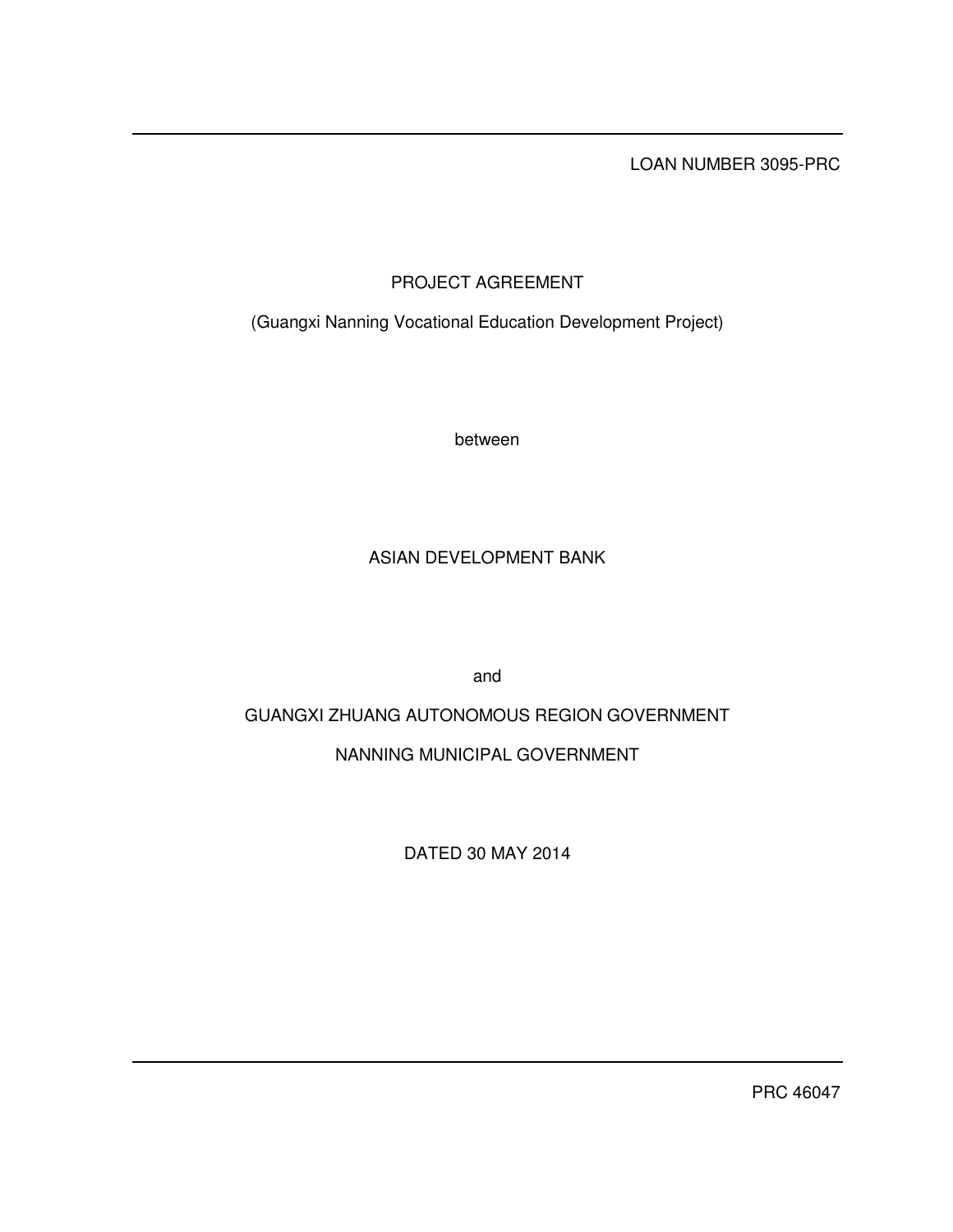## **PROJECT AGREEMENT**

 PROJECT AGREEMENT dated 30 May 2014 between ASIAN DEVELOPMENT BANK ("ADB") on one part and GUANGXI ZHUANG AUTONOMOUS REGION GOVERNMENT ("GZARG") and NANNING MUNICIPAL GOVERNMENT ("NMG") on the other part.

#### WHEREAS

 (A) by a Loan Agreement of even date herewith between PEOPLE'S REPUBLIC OF CHINA ("Borrower") and ADB, ADB has agreed to make to the Borrower a loan of fifty million Dollars (\$50,000,000) on the terms and conditions set forth in the Loan Agreement, but only on the condition that the proceeds of the loan be made available through GZARG to NMG, and through NMG to Nanning Health School ("NHS") and Nanning No. 4 Vocational and Technical School ("NVTS"), in each case under an onlending agreement, and to Xiangsihu Investment and Development Company ("XIDC") as construction and equipment procurement agent of NHS and NVTS, and that GZARG and NMG agree to undertake certain obligations towards ADB set forth herein; and

 (B) GZARG and NMG, in consideration of ADB entering into the Loan Agreement with the Borrower, has agreed to undertake the obligations hereinafter set forth;

NOW THEREFORE the parties hereto agree as follows:

## **ARTICLE I**

## **Definitions**

Section 1.01. (a) Wherever used in this Project Agreement, unless the context otherwise requires, the several terms defined in the Loan Agreement and in the Loan Regulations (as so defined) have the respective meanings therein set forth.

## **ARTICLE II**

## **Particular Covenants**

Section 2.01. (a) NMG shall carry out the Project with due diligence and efficiency, and in conformity with sound applicable technical, financial, business, and development practices.

 (b) In the carrying out of the Project and operation of the Project facilities, NMG shall perform all obligations set forth in the Loan Agreement to the extent that they are applicable to NMG, and all obligations set forth in the Schedule to this Project Agreement.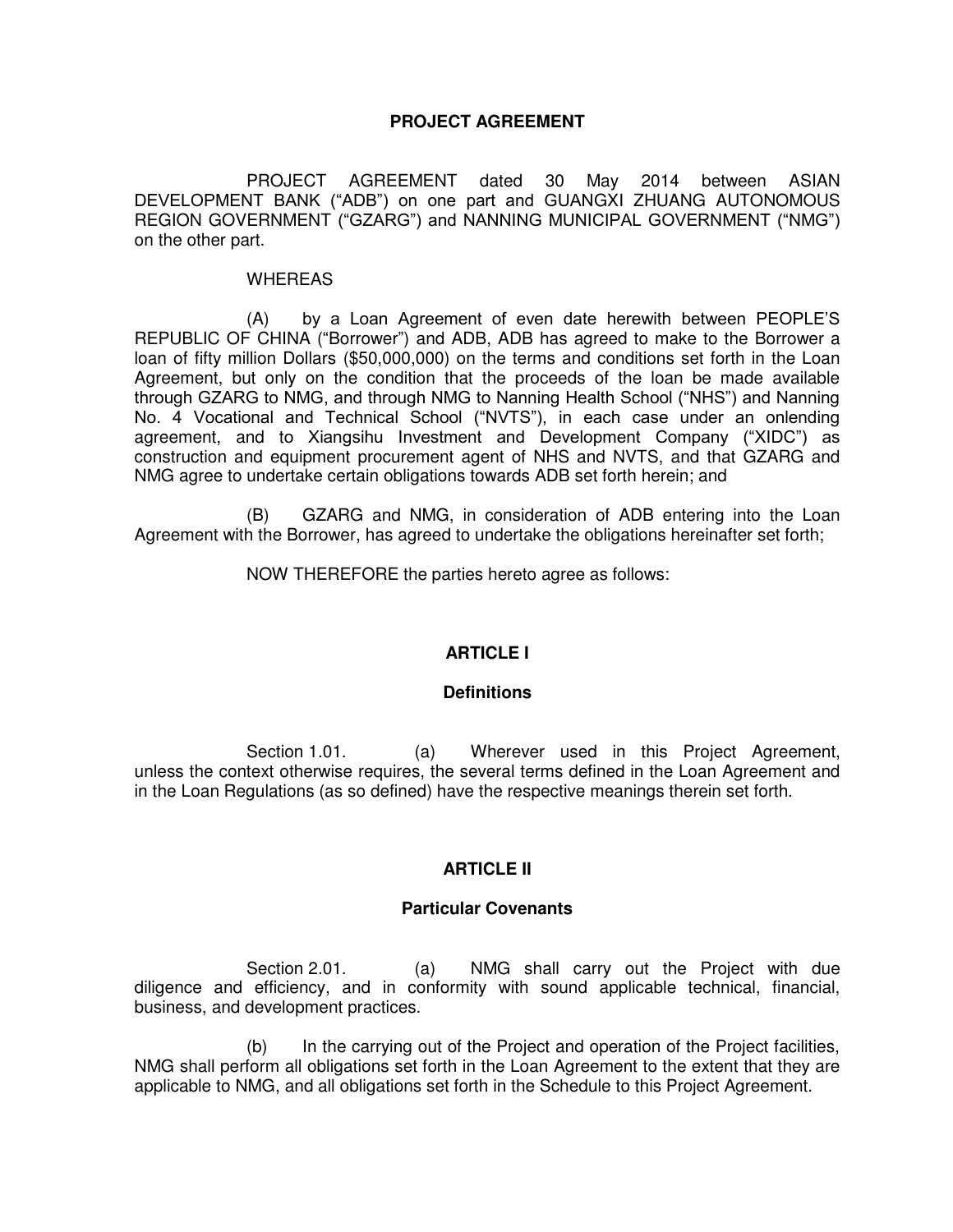Section 2.02. GZARG and NMG shall make available, promptly as needed, and on terms and conditions acceptable to ADB, the funds, facilities, services, land and other resources as required, in addition to the proceeds of the Loan, for the carrying out of the Project.

Section 2.03. (a) In the carrying out of the Project, GZARG shall cause NMG to, and NMG shall, employ competent and qualified consultants and contractors, acceptable to ADB, to an extent and upon terms and conditions satisfactory to ADB.

 (b) Except as ADB may otherwise agree, GZARG shall cause NMG to, and NMG shall, procure all items of expenditures to be financed out of the proceeds of the Loan in accordance with the provisions of Schedule 4 to the Loan Agreement. ADB may refuse to finance a contract where any such item has not been procured under procedures substantially in accordance with those agreed between the Borrower and ADB or where the terms and conditions of the contract are not satisfactory to ADB.

Section 2.04. GZARG shall cause NMG to, and NMG shall, carry out the Project in accordance with plans, design standards, specifications, work schedules and construction methods acceptable to ADB. GZARG and NMG shall furnish, or cause to be furnished, to ADB, promptly after their preparation, such plans, design standards, specifications and work schedules, and any material modifications subsequently made therein, in such detail as ADB shall reasonably request.

Section 2.05. (a) GZARG shall cause NMG to, and NMG shall, take out and maintain with responsible insurers, or make other arrangements satisfactory to ADB for insurance of Project facilities to such extent and against such risks and in such amounts as shall be consistent with sound practice.

 (b) Without limiting the generality of the foregoing, GZARG shall cause NMG to, and NMG undertakes to, insure, or cause to be insured, the Goods to be imported for the Project against hazards incident to the acquisition, transportation and delivery thereof to the place of use or installation, and for such insurance any indemnity shall be payable in a currency freely usable to replace or repair such Goods.

 Section 2.06. GZARG shall cause NMG to, and NMG shall, maintain, or cause to be maintained, records and accounts adequate to identify the items of expenditure financed out of the proceeds of the Loan, to disclose the use thereof in the Project, to record the progress of the Project (including the cost thereof) and to reflect, in accordance with consistently maintained sound accounting principles, its operations and financial condition.

Section 2.07. (a) ADB, GZARG and NMG shall cooperate fully to ensure that the purposes of the Loan will be accomplished.

 (b) GZARG shall cause NMG to, and NMG shall, promptly inform ADB of any condition which interferes with, or threatens to interfere with, the progress of the Project, the performance of its obligations under this Project Agreement, the Project Implementation Agreement or the accomplishment of the purposes of the Loan.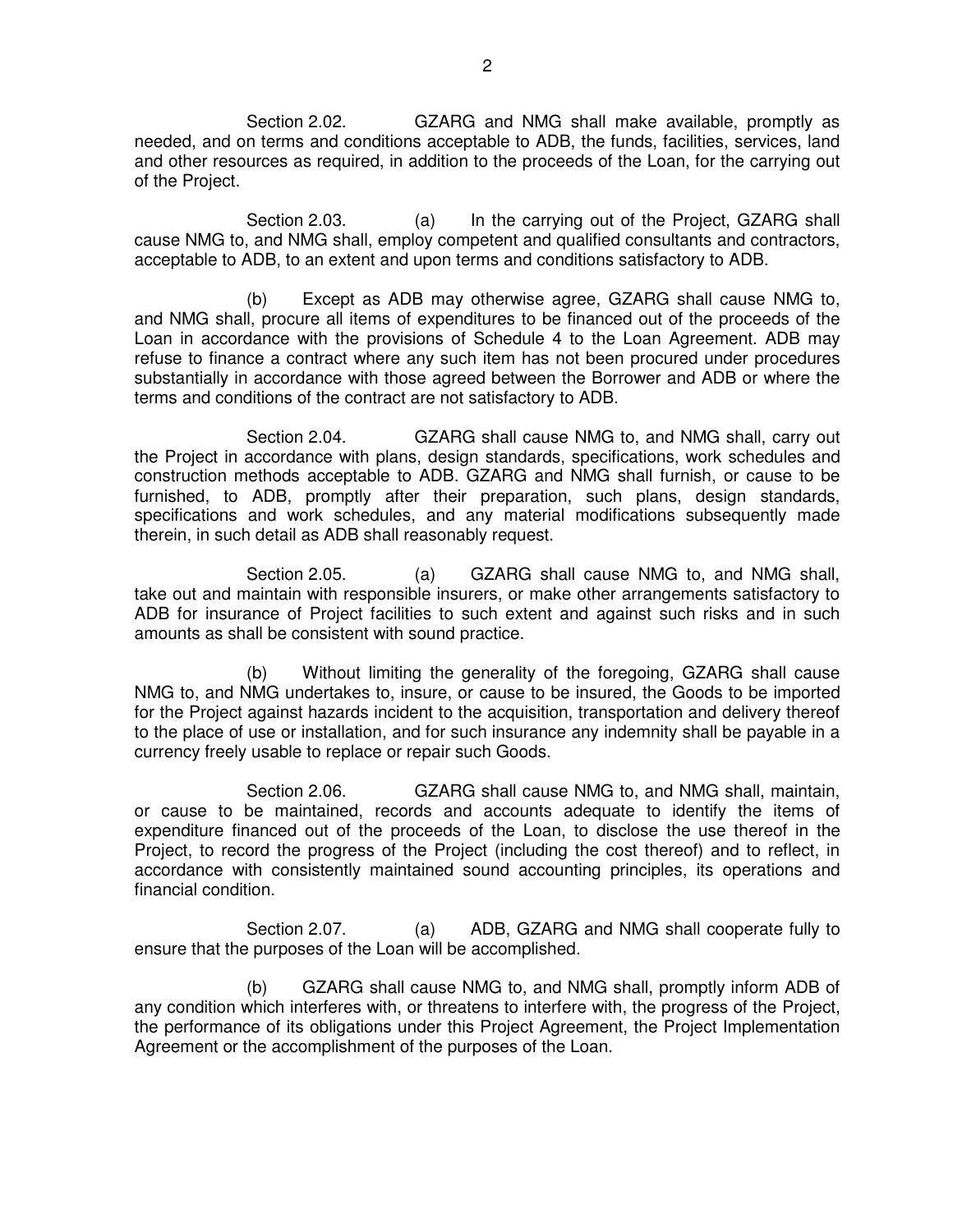(c) ADB, GZARG and NMG shall from time to time, at the request of either party, exchange views through their representatives with regard to any matters relating to the Project, the Loan and this Project Agreement.

Section 2.08. (a) GZARG shall cause NMG to, and NMG shall, furnish to ADB all such reports and information as ADB shall reasonably request concerning (i) the Loan and the expenditure of the proceeds thereof; (ii) the items of expenditure financed out of such proceeds; (iii) the Project; (iv) the administration, operations and financial condition of NMG as it relates to the Project; and (v) any other matters relating to the purposes of the Loan.

 (b) Without limiting the generality of the foregoing, GZARG shall cause NMG to, and NMG shall, furnish to ADB periodic reports on the execution of the Project and on the operation and management of the Project facilities. Such reports shall be submitted in such form and in such detail and within such a period as ADB shall reasonably request, and shall indicate, among other things, progress made and problems encountered during the period under review, steps taken or proposed to be taken to remedy these problems, and proposed program of activities and expected progress during the following period.

 (c) Promptly after physical completion of the Project, but in any event not later than 3 months thereafter or such later date as ADB may agree for this purpose, GZARG shall cause NMG to, and NMG shall, prepare and furnish to ADB a report, in such form and in such detail as ADB shall reasonably request, on the execution and initial operation of the Project, including its cost, the performance by NMG of its obligations under this Project Agreement and the accomplishment of the purposes of the Loan.

Section 2.09. (a) GZARG shall cause NMG to, and NMG shall, (i) maintain separate accounts and records for the Project; (ii) prepare annual financial statements for the Project in accordance with accounting principles acceptable to ADB; (iii) have such financial statements for the Project audited annually by independent auditors whose qualifications, experience and terms of reference (TOR) are acceptable to ADB, in accordance with international standards for auditing or the national equivalent acceptable to ADB; (iv) as part of each such audit, have the auditors prepare a report (which includes the auditors' opinion on the financial statements, use of the Loan proceeds and compliance with the financial covenants of the Loan Agreement as well as on the use of the procedures for imprest fund(s) and statement of expenditures) and a Management Letter; and (v) furnish to ADB, no later than 6 months after the end of each related fiscal year, copies of such audited financial statements, audit report and Management Letter, all in the English language, and such other information concerning these documents and the audit thereof as ADB shall from time to time reasonably request.

 (b) ADB shall disclose on its website the annual audited financial statements for the Project and the opinion of the auditors on the financial statements within 30 days of the date of their receipt.

 (c) GZARG shall cause NMG to, and NMG shall and shall cause XIDC to, enable ADB, upon ADB's request, to discuss the financial statements for the Project and NMG and XIDC and the financial affairs of NMG and XIDC where they relate to the Project with the auditors appointed by NMG or XIDC pursuant to subsections (a)(iii) hereinabove, and shall authorize and require any representative of such auditors to participate in any such discussions requested by ADB. This is provided that such discussions shall be conducted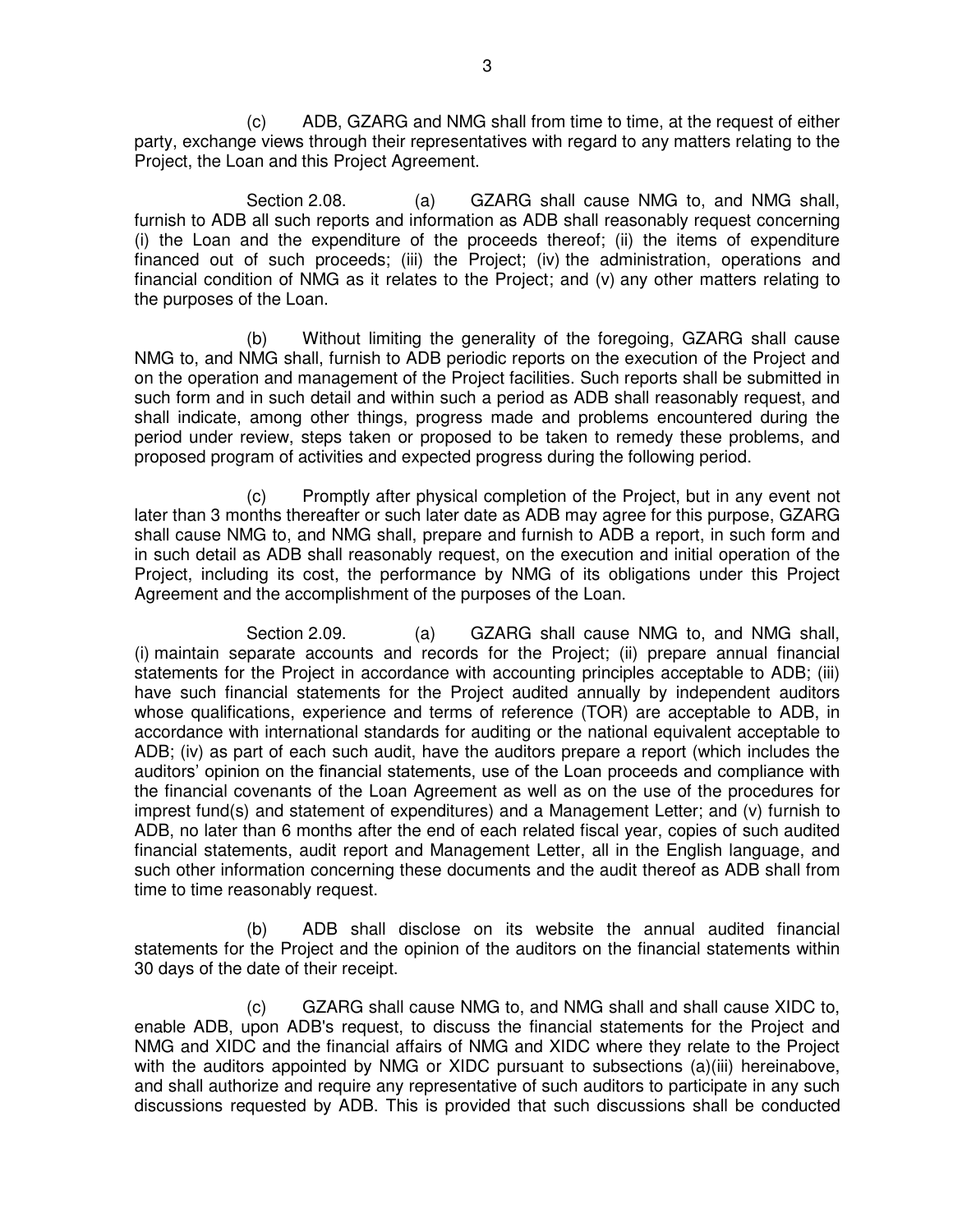only in the presence of an authorized officer of NMG or XIDC, unless NMG or XIDC, as the case may be, shall otherwise agree.

 Section 2.10. GZARG shall cause NMG to, and NMG shall, enable ADB's representatives to inspect the Project, the Goods and Works and any relevant records and documents.

Section 2.11. (a) GZARG shall cause NMG to, and NMG shall, promptly as required, take all action within its powers to maintain legal person status, to carry on its operations, and to acquire, maintain and renew all rights, properties, powers, privileges and franchises which are necessary in the carrying out of the Project or in the conduct of its operations.

(b) GZARG shall cause NMG to, and NMG shall cause XIDC to, promptly as required, take all action within its powers to maintain XIDC's corporate existence, to carry on its operations, and to acquire, maintain and renew all rights, properties, powers, privileges and franchises which are necessary in the carrying out of the Project.

 (c) GZARG shall cause NMG to, and NMG shall, at all times conduct, and shall cause XIDC to conduct, its operations in accordance with sound applicable technical, financial, business, development and operational practices, and under the supervision of competent and experienced management and personnel.

 (d) GZARG shall cause NMG to, and NMG shall, at all times operate and maintain, and shall cause each of NHS and NVTS at all times to operate and maintain its plants, equipment and other property, and from time to time, promptly as needed, make all necessary repairs and renewals thereof, all in accordance with sound applicable technical, financial, business, development, operational and maintenance practices.

 Section 2.12. Except as ADB may otherwise agree, GZARG shall cause NMG not to, and NMG shall not and shall not permit XIDC to, sell, lease or otherwise dispose of any of its assets which shall be required for the efficient carrying on of its operations or the disposal of which may prejudice its ability to perform satisfactorily any of its obligations under this Project Agreement, the Project Implementation Agreement or the PAM.

 Section 2.13. Except as ADB may otherwise agree, GZARG shall cause NMG to, and NMG shall, apply and shall cause XIDC, NHS and NVTS to apply the proceeds of the Loan to the financing of expenditures on the Project in accordance with the provisions of the Loan Agreement and this Project Agreement, and shall ensure that all items of expenditures financed out of such proceeds are used exclusively in the carrying out of the Project.

 Section 2.14. GZARG shall cause NMG to, and NMG shall, promptly notify, and shall cause each of NHS, NVTS and XIDC to promptly notify, ADB of any proposal to amend, suspend or repeal any provision of its constitutional documents, which, if implemented, could adversely affect the carrying out of the Project or the operation of the Project facilities. GZARG shall cause NMG to, and NMG shall, afford ADB an adequate opportunity to comment on such proposal prior to taking any affirmative action thereon.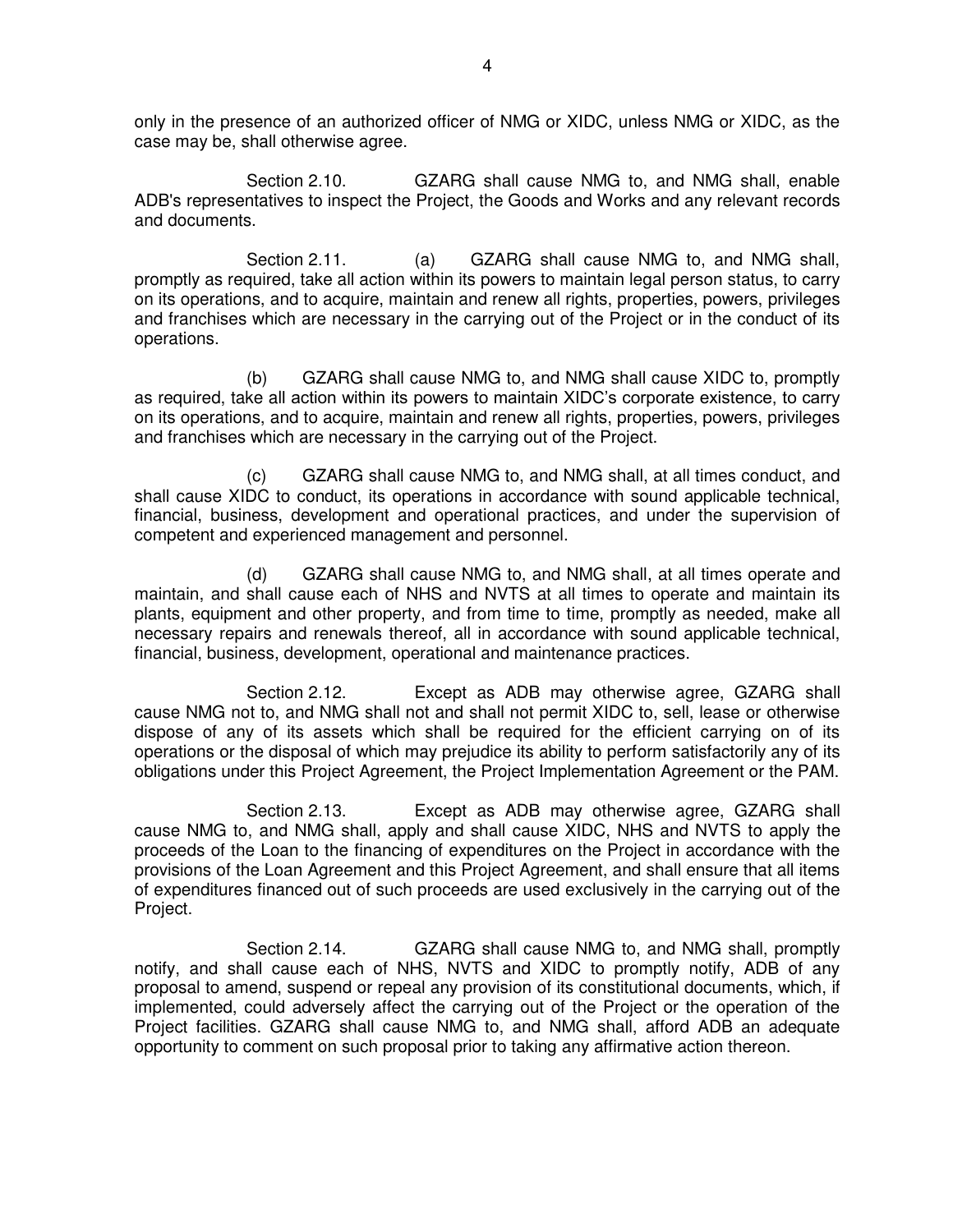## **ARTICLE III**

#### **Effective Date; Termination**

Section 3.01. This Project Agreement shall come into force and effect on the date on which the Loan Agreement comes into force and effect. ADB shall promptly notify NMG of such date.

Section 3.02. This Project Agreement and all obligations of the parties hereunder shall terminate on the date on which the Loan Agreement shall terminate in accordance with its terms.

Section 3.03. All the provisions of this Project Agreement shall continue in full force and effect notwithstanding any cancellation or suspension under the Loan Agreement.

## **ARTICLE IV**

#### **Miscellaneous**

Section 4.01. Any notice or request required or permitted to be given or made under this Project Agreement and any agreement between the parties contemplated by this Project Agreement shall be in writing. Such notice or request shall be deemed to have been duly given or made when it shall be delivered by hand, mail or facsimile to the party to which it is required or permitted to be given or made at its address hereinafter specified, or at such other address as such party shall have designated by notice to the party giving such notice or making such request. The addresses so specified are:

## For ADB

Asian Development Bank 6 ADB Avenue Mandaluyong City 1550 Metro Manila **Philippines** 

Facsimile Numbers:

 (632) 636-2444 (632) 636-2407.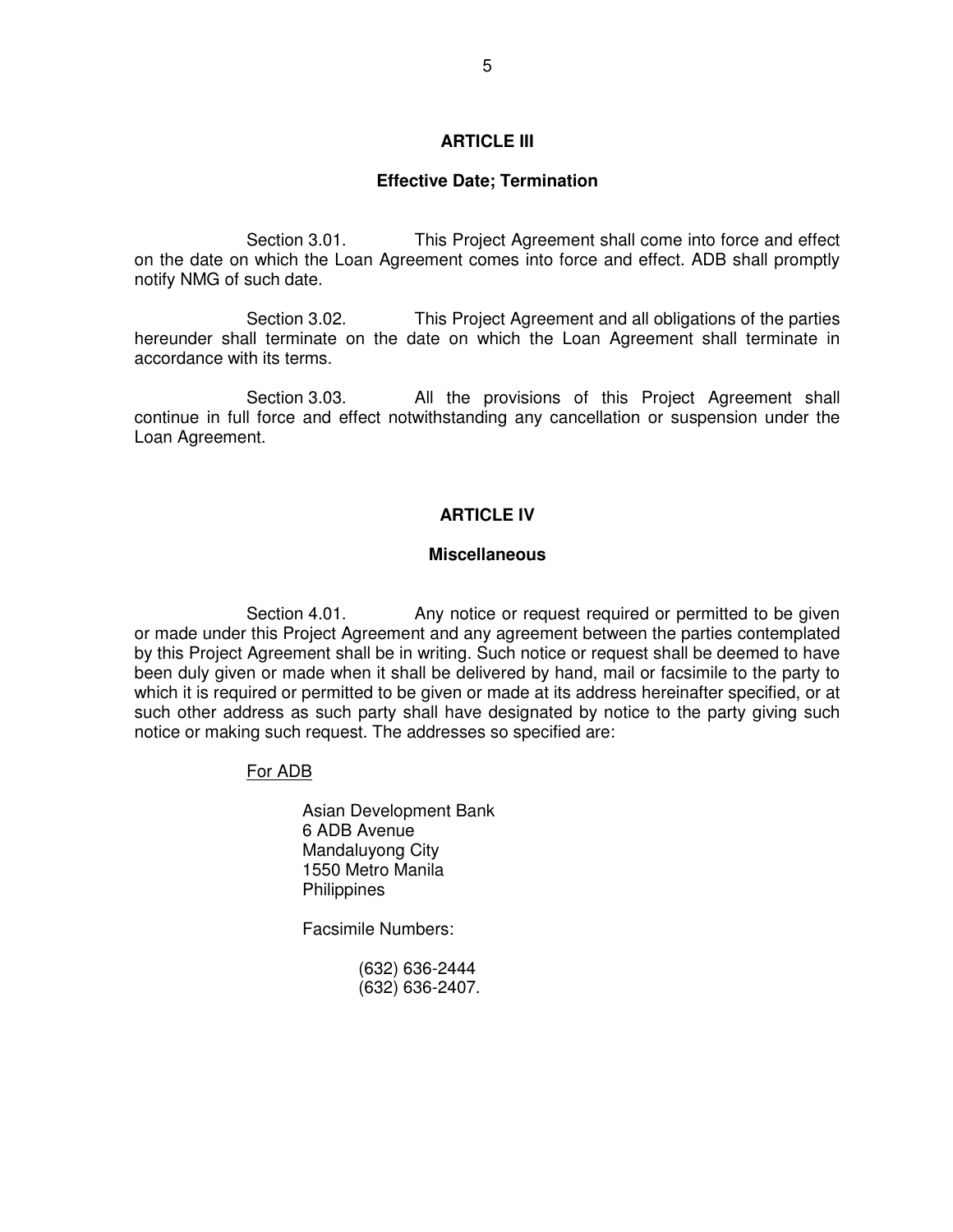#### For GZARG

Guangxi Zhuang Autonomous Region Government 69 Taoyuan Road Nanning City Guangxi Zhuang Autonomous Region People's Republic of China

Facsimile Number:

(86) 771 531 1214.

## For NMG

 Nanning Municipal Government 1 Jiabin Road Nanning City Guangxi Zhuang Autonomous Region People's Republic of China

Facsimile Number:

(86) 771 553 0266.

Section 4.02. (a) Any action required or permitted to be taken, and any documents required or permitted to be executed, under this Project Agreement by or on behalf of (i) GZARG may be taken or executed by its Governor or Vice-Governor, (ii) NMG may be taken or executed by its Mayor or Vice-Mayor, or, in each case, by such other person or persons as he or she shall so designate in writing notified to ADB.

 (b) GZARG and NMG shall each furnish to ADB sufficient evidence of the authority of each person who will act under subsection (a) hereinabove, together with the authenticated specimen signature of each such person.

Section 4.03. No delay in exercising, or omission to exercise, any right, power or remedy accruing to either party under this Project Agreement upon any default shall impair any such right, power or remedy or be construed to be a waiver thereof or an acquiescence in such default; nor shall the action of such party in respect of any default, or any acquiescence in any default, affect or impair any right, power or remedy of such party in respect of any other or subsequent default.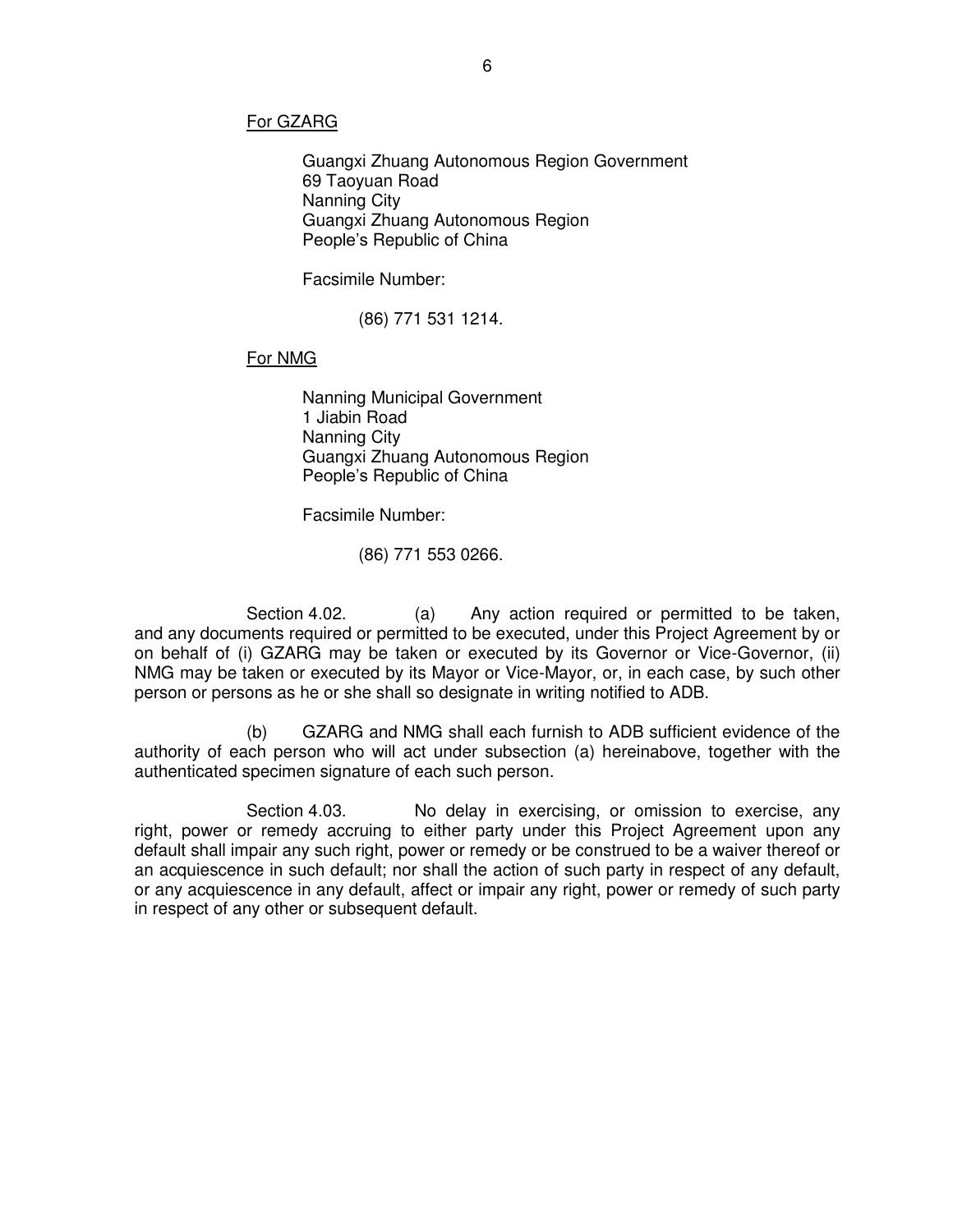IN WITNESS WHEREOF the parties hereto, acting through their representatives thereunto duly authorized, have caused this Project Agreement to be signed in their respective names as of the day and year first above written, and to be delivered at the principal office of ADB.

ASIAN DEVELOPMENT BANK

By AYUMI KONISHI

Director General East Asia Department

GUANGXI ZHUANG AUTONOMOUS REGION GOVERNMENT

By **IHIUA** Authorized Representative

NANNING MUNICIPAL GOVERNMENT  $By_$ **AHHUA** Authorized Representative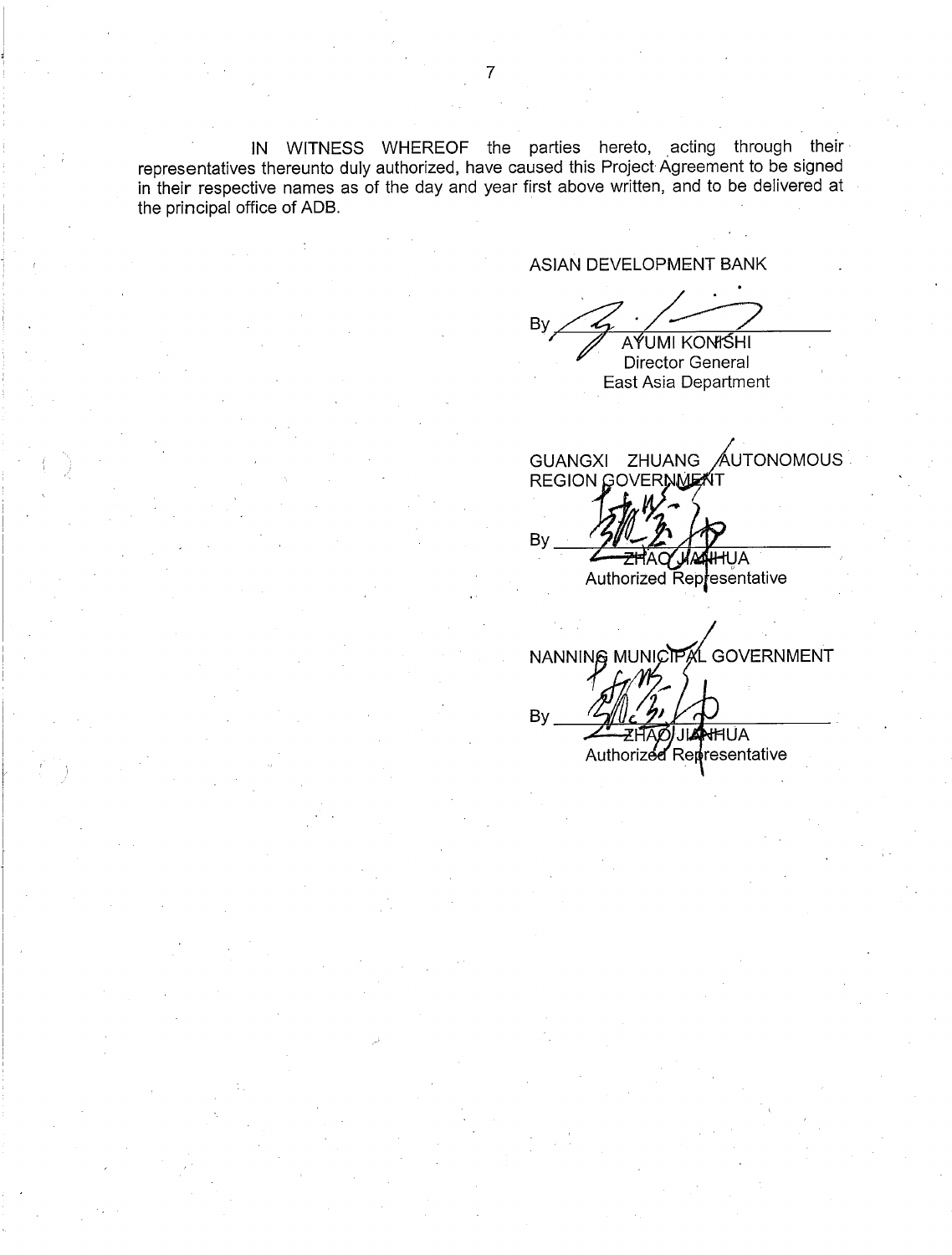## **SCHEDULE**

## **Execution of Project; Financial Matters**

## Implementation Arrangements

1. GZARG shall and shall cause NMG to ensure that the Project is implemented in accordance with the detailed arrangements set forth in the PAM. Any subsequent change to the PAM shall become effective only after approval of such change by GZARG and NMG and ADB. In the event of any discrepancy between the PAM and this Project Agreement, the provisions of the Project Agreement shall prevail.

2. GZARG shall cause NMG to, and NMG shall and shall cause the Implementing Agencies to, ensure that all the Project implementation procedures agreed upon with ADB shall be followed by XIDC, including environmental and social safeguard requirements. In furtherance thereof, GZARG and NMG shall promptly after the Effective Date ensure that a Project Implementation Agreement shall be entered into between NMG and XIDC. The Project Implementation Agreement shall include the requirements and obligations as applicable to XIDC provided in the Loan Agreement, this Project Agreement, and the PAM.

## Change of Control

3. GZARG shall and shall cause NMG to ensure that in the event that (a) any change in ownership of XIDC, or (b) any sale, transfer, or assignment of responsibilities of XIDC under the Project is anticipated, NMG shall, at least six months prior to implementation of such plan, consult with ADB and afford ADB an adequate opportunity to comment on such proposal prior to taking action thereon. GZARG shall and shall cause NMG to ensure that such transfer is made in a lawful and transparent manner. GZARG shall and shall cause NMG to ensure that no material organizational changes (financial, operational or structural) to, nor material asset transfers to or from XIDC be formally approved or implemented without the prior approval of NMG and ADB if such changes would affect XIDC's ability to perform its obligations under the Project or Project Implementation Agreement.

## Counterpart Funding

4. GZARG shall cause NMG to, and NMG shall, provide counterpart funding for the Project in a timely manner, and shall cause the Project Implementing Agencies to provide their counterpart funding in a timely manner, and shall provide and cause the Implementing Agencies to provide any additional counterpart funding to cover any shortfall of funds or cost overruns. GZARG shall cause NMG to, and NMG shall, ensure that adequate funding for operation and maintenance of the Project facilities is fully funded from its budget or other sources without delay.

## Safeguards

## **Environment**

5. GZARG shall cause NMG to, and NMG shall, ensure and shall cause the Implementing Agencies to ensure that the preparation, design, construction, implementation,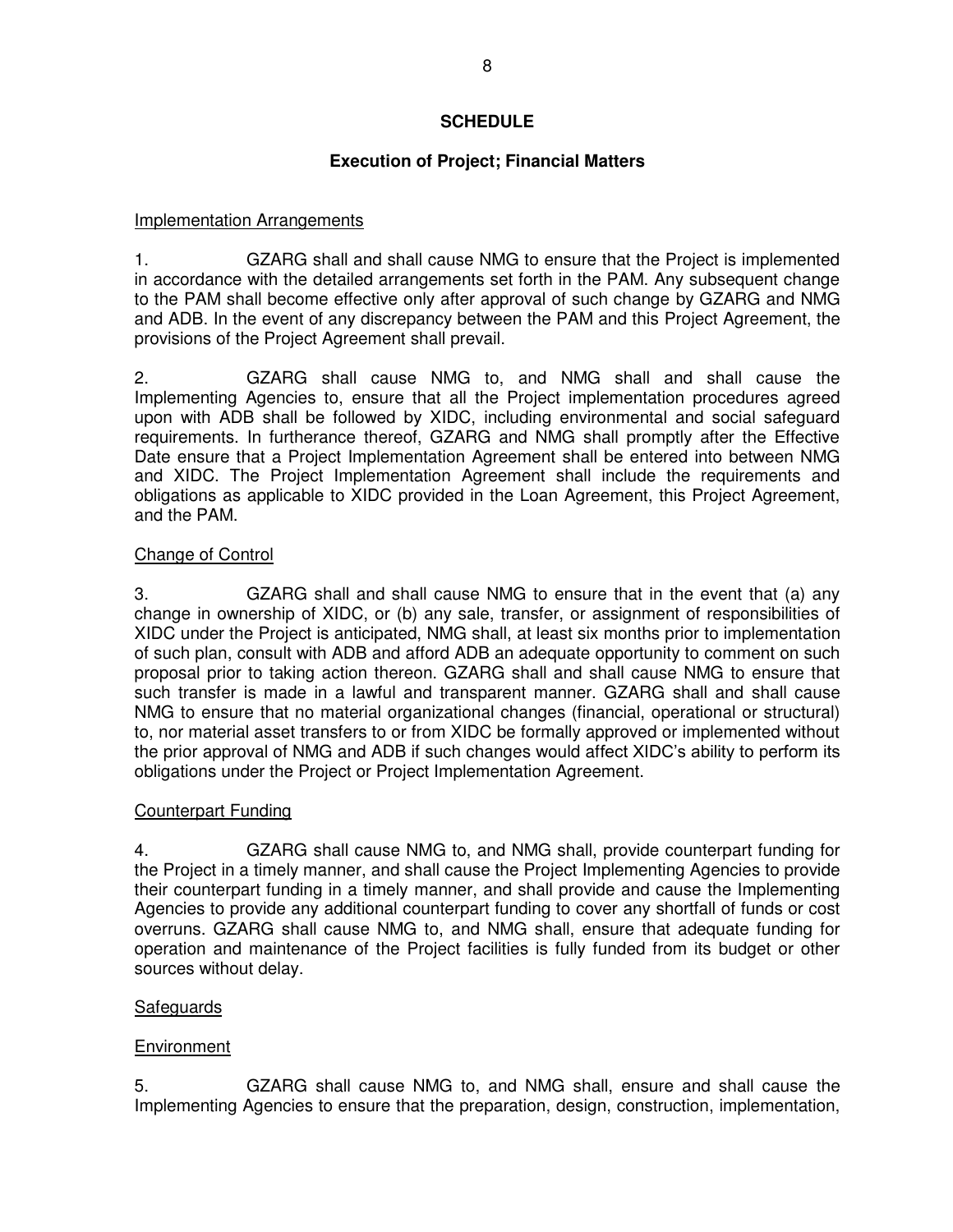operation, and decommissioning of the Project and all Project facilities comply with (a) all applicable laws and regulations of the Borrower and GZARG relating to environment, health, and safety; (b) the Environmental Safeguards; and (c) all measures and requirements set forth in the IEE, EMP, and any corrective or preventative actions (i) set forth in a Safeguards Monitoring Report, or (ii) which are subsequently agreed between ADB and NMG.

## Land Acquisition and Involuntary Resettlement

6. GZARG and NMG shall ensure that (a) no land acquisition or involuntary resettlement shall be involved in the Project; and (b) all civil Works shall be undertaken on existing campus land owned by the Borrower, NMG or any of the Implementing Agencies. In the event that any unanticipated resettlement impacts are nevertheless unavoidable for any Project activities, GZARG shall cause NMG to, and NMG shall, inform ADB, prepare a resettlement plan for such activities in accordance with the Safeguard Policy Statement, and carry out any such land acquisition and resettlement activities in accordance with the Safeguard Policy Statement and such resettlement plan.

## Ethnic Minorities

7. GZARG and NMG shall ensure that the Project shall not have adverse impacts on indigenous peoples and all Outputs shall be implemented in accordance with the measures specified in the SAP. Notwithstanding the foregoing, if any adverse impact is later anticipated, GZARG and NMG shall ensure that an appropriate plan is prepared in accordance with the Safeguard Policy Statement.

## Human and Financial Resources to Implement Safeguards Requirements

8. GZARG shall cause NMG to, and NMG shall and shall cause the Implementing Agencies to, make available necessary budgetary and human resources to fully implement the EMP and any measures envisioned by the Ethnic Minorities Assessment and Project Design Measures set forth in Appendix 3 to the PAM.

## Safeguards – Related Provisions in Bidding Documents and Works Contracts

9. GZARG shall, and shall cause NMG to ensure and to cause the Implementing Agencies to ensure, that all bidding documents and contracts for Works contain provisions that require contractors to:

- (a) comply with the measures relevant to the contractor set forth in the IEE and the EMP (to the extent they concern impacts on the respective affected people under the Environmental Safeguards during construction), and any corrective or preventative actions set forth in (i) a Safeguards Monitoring Report, or (ii) subsequently agreed between ADB and NMG;
- (b) make available a budget for all such environmental and social measures;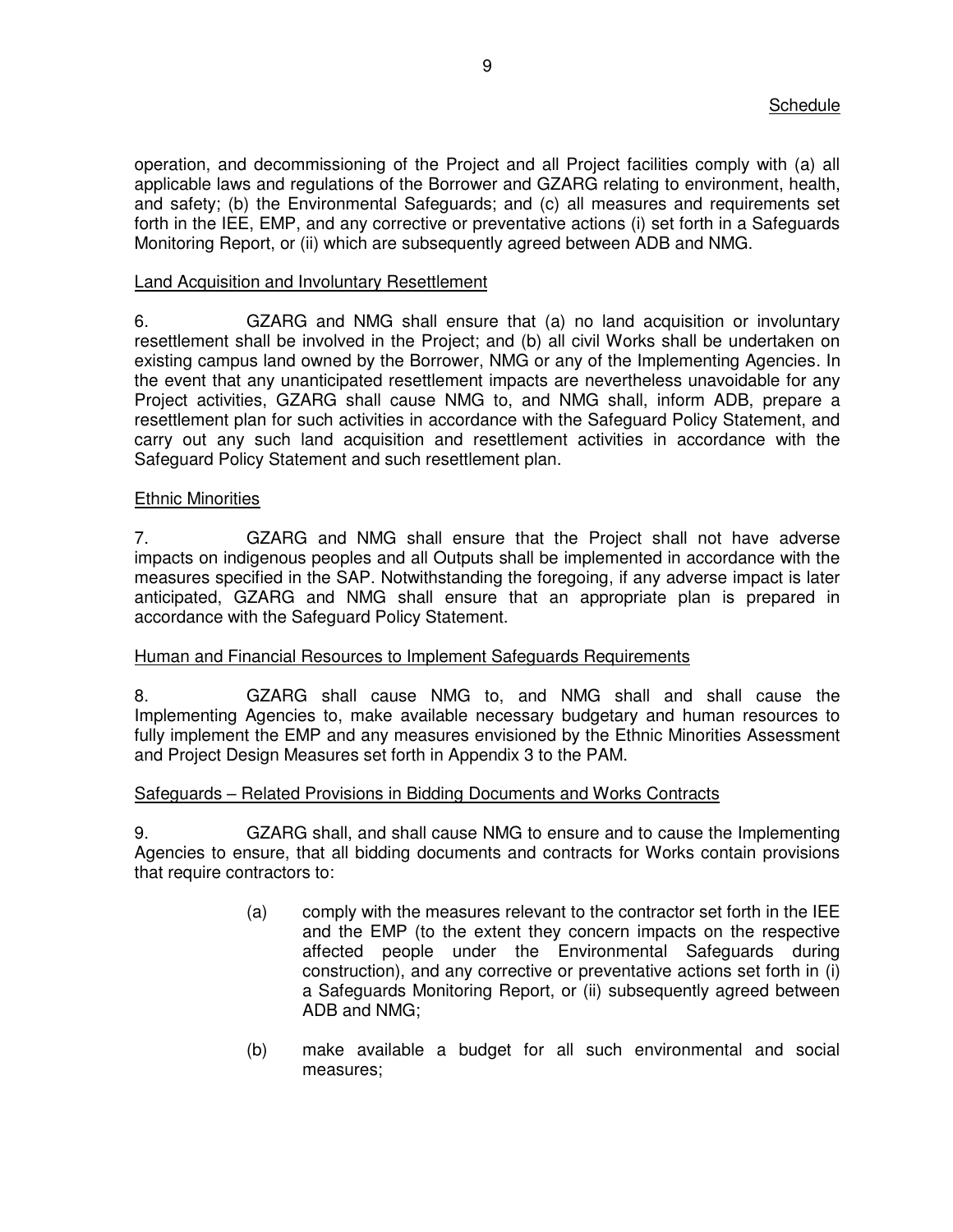- (c) provide GZARG, NMG and ADB with a written notice of any unanticipated environmental, resettlement or indigenous peoples risks or impacts that arise during construction, implementation or operation of the Project that were not considered in the IEE and the EMP;
- (d) adequately record the condition of roads, agricultural land and other infrastructure prior to starting to transport materials and construction; and
- (e) reinstate pathways, other local infrastructure, and agricultural land to at least their pre-project condition upon the completion of construction.

## Safeguards Monitoring Reports

- 10. GZARG and NMG shall:
	- (a) submit Safeguards Monitoring Reports to ADB in respect of implementation of and compliance with Environmental Safeguards and the EMP, annually during construction and the implementation of the Project and the EMP until the issuance of ADB's Project completion report unless a longer period is agreed in the EMP; and disclose relevant information from such reports to the respective affected people under the Environmental Safeguards promptly upon submission;
	- (b) if any unanticipated environmental and/or social risks and impacts arise during construction, implementation or operation of the Project that were not considered in the IEE or the EMP, promptly inform ADB of the occurrence of such risks or impacts, with detailed description of the event and proposed corrective action plan; and
	- (c) report any actual or potential breach of compliance with the measures and requirements set forth in the EMP promptly after becoming aware of the breach.

## Prohibited List of Investments

11. GZARG and NMG shall ensure that no proceeds of the Loan are used to finance any activity included in the list of prohibited investment activities provided in Appendix 5 of the SPS.

## Additional Safeguards Assurance

12. GZARG and NMG shall ensure that (i) the project implementation consultants are engaged in a timely manner, including a national environment specialist; (ii) XIDC contracts a licensed environmental monitoring institution to conduct periodic environmental impact monitoring in accordance with the approved monitoring plan; and (iii) the capacity building program described in the EMP is implemented as planned from the date of engagement of the consultants until Project completion.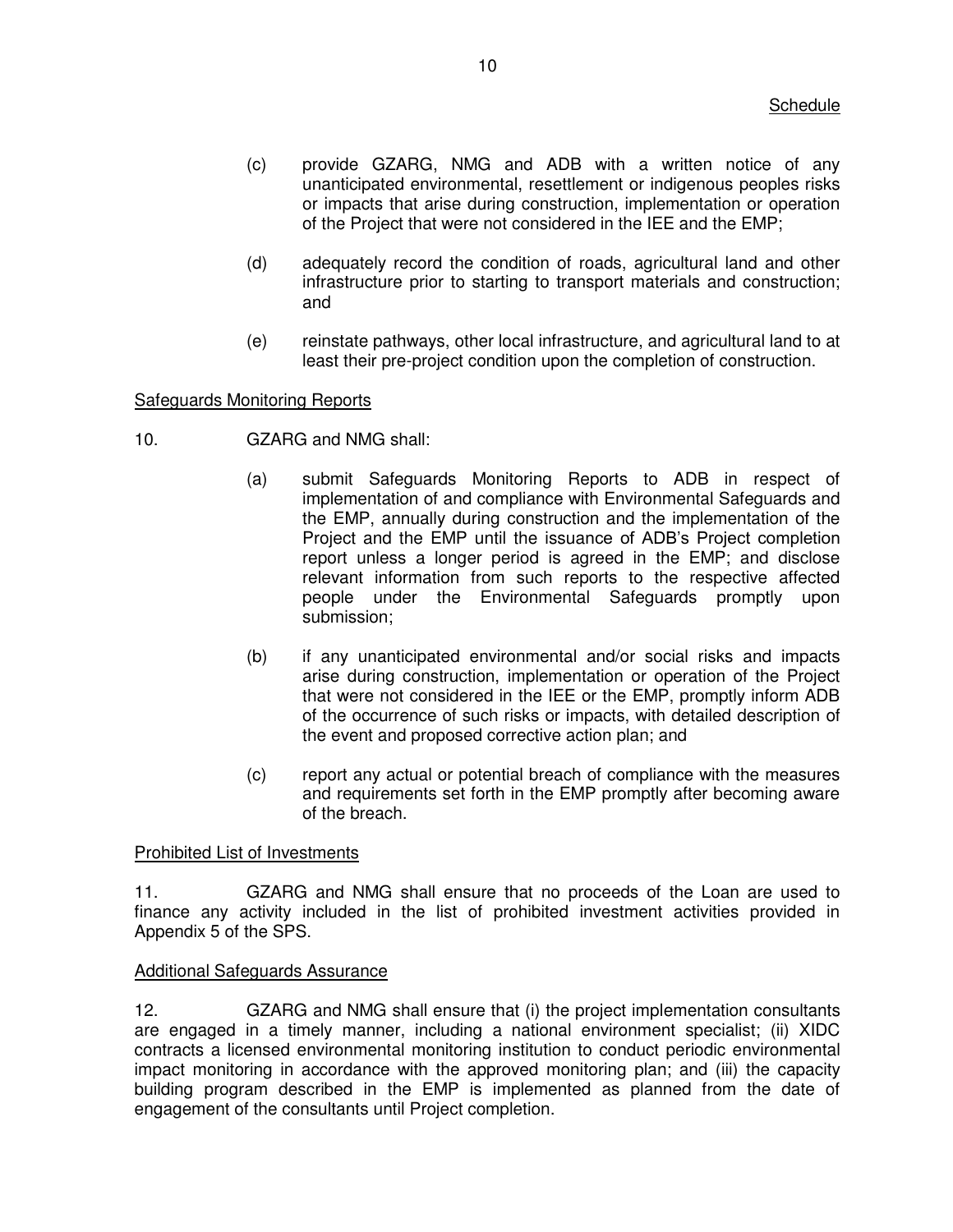## Additional Assurances on Greening

13. GZARG and NMG shall ensure that the Implementing Agencies implement a "Green Public Procurement" policy, with reference to the Public Procurement List of Energy-Saving Products (NDRC & MOF, 2011, or as updated) and Public Procurement List of Environmental Labelling Products (MEP & MOF, 2011, or as updated), where these are applicable. Furthermore, GZARG shall cause NMG to, and NMG shall cause the Implementing Agencies to, include in equipment procurement bidding documents the detailed requirements for this Green Public Procurement.

14. GZARG shall cause NMG to, and NMG shall cause the two TVET schools that are undertaking the Works contracts under the Project to, develop an environmental management system (EMS) as one of their campus activities. The EMS is to be based on the Campus Greening Policy Framework defined in the IEE. For that purpose, GZARG and NMG shall ensure that EMS consulting specialists are engaged in a timely manner.

15. GZARG shall cause NMG to, and NMG shall cause XIDC to, in contracting of design institutes, include green campus measures in the detailed design options to ensure that all buildings are designed in compliance with relevant design standards and codes for energy-efficient, safe and green public buildings, including, but not limited to, GB 50099-2011 (Code for Design of Schools); GB 50016-2006 (Code of Design on Building Fire Protection and Prevention); DB45/T392 (Energy Conservation Design for Public Buildings) and other applicable national design codes. GZARG and NGM shall further cause XIDC to ensure that low volatile organic compounds emitting materials will be used to ensure high indoor air quality.

## Wastewater Connection

16. GZARG and NMG shall ensure that by the end of 2015, all wastewater generated by the campus of NHS is intercepted and is conveyed for treatment at the already operational Jiangnan wastewater treatment plant (WWTP). GZARG and NMG shall further ensure that by the end of 2015, all wastewater generated by the campus of NVTS is intercepted and conveyed for treatment at the Wuxiang WWTP, which is currently under construction.

## Gender and Social Action Plans; Ethnic Minority Assessment and Project Design Measures

17. GZARG shall cause NMG to, and NMG shall cause the Implementing Agencies to, implement the gender action plan and social action plan, which include agreed actions for ensuring social, ethnic minority, and gender inclusion of students and staff. Gender actions and targets include (i) development of Competency Based Curriculum gender-inclusive materials; (ii) at least 40% of teachers and managers attending international or domestic study tours will be women; (iii) disaggregation of PPMS data analysis and reporting by gender, ethnic group, and poverty status; and (iv) ensure that a national social and gender expert is appointed with TOR as stated in the PAM. Ethnic Minority Assessment and Design Measures set out in Appendix 3 to the PAM include (i) development of a pilot kindergarten curriculum on ethnic minority culture and social inclusion; (ii) development of a human resources strategy to promote recruitment of students in rural and ethnic minority areas; and (iii) inclusion of ethnic minority indicators in tracer studies.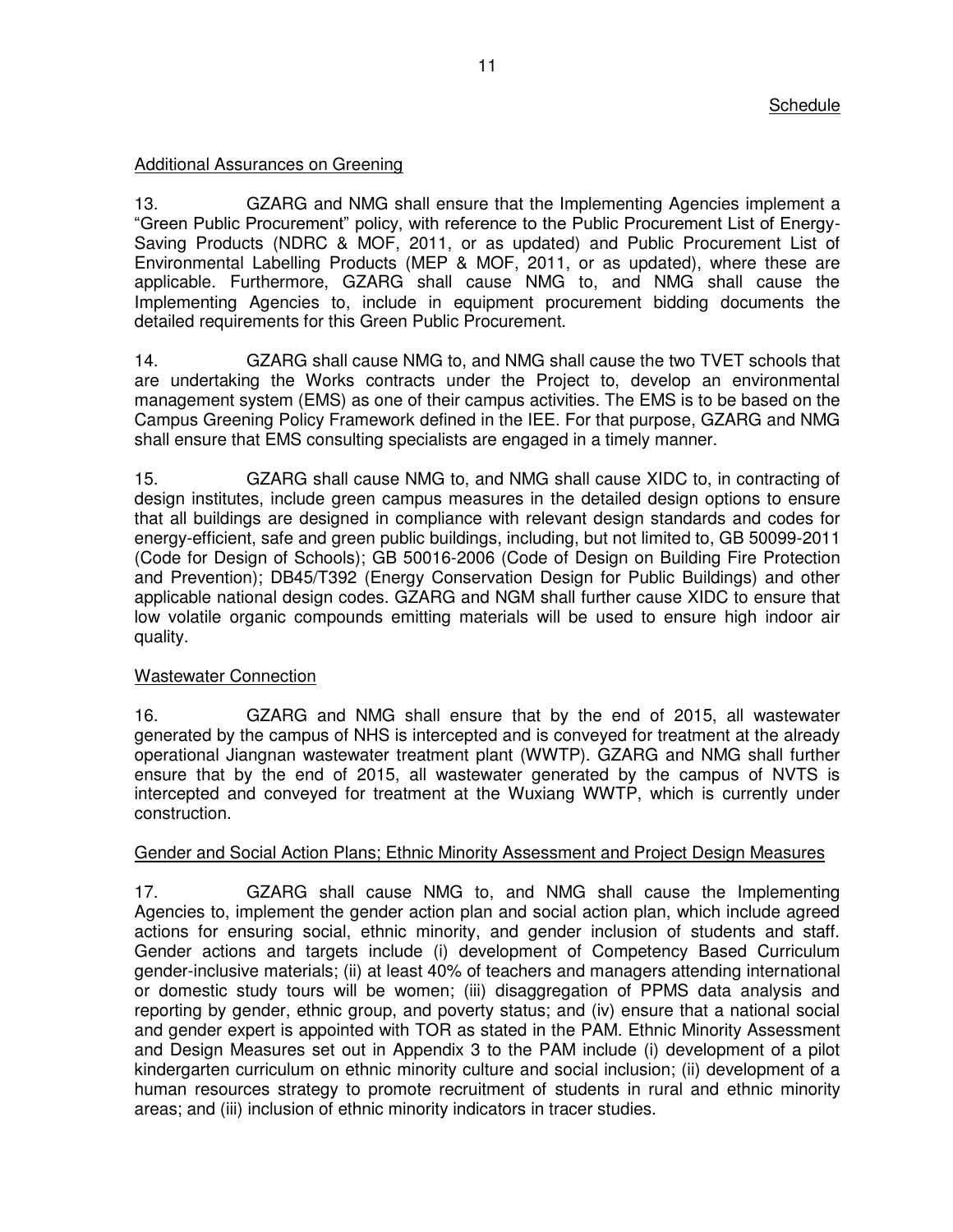18. GZARG shall cause NMG to, and NMG shall and shall cause the Implementing Agencies to, with advice from the national social and gender expert, ensure that the impact on ethnic minority students, rural students, and poor students (sexdisaggregated) during project implementation is systematically monitored and reported at least once per annum.

## Implementation of Technical Vocational Education and Training Capacity Building

19. GZARG shall cause NMG to, and NMG shall cause Nanning Education Bureau (NEB), Nanning Health Bureau (NHB), and NHS and NVTS to implement the TVET Strengthening Strategies as set out in Appendix 5 of the PAM, and in conjunction with the appointed TVET consultant to review and suggest amendments to these strategies in advance of the ADB project midterm review.

20. Within 3 months of loan effectiveness, GZARG shall cause NMG to, and NMG shall, facilitate the establishment by NHS and NVTS of advisory industry reference groups under the TVET capacity strengthening output of the Project, relating to healthcare training and services and to teacher training and services, respectively, for the purpose of making TVET more demand led, following the TOR therefor set out in the PAM. GZARG shall cause NMG to, and NMG shall, for the duration of the Project meet and consult with the industry reference groups no less than 3 times per annum. GZARG shall cause NMG to, and NMG shall, evaluate such groups' recommendations and consider ways to incorporate such recommendations into Project design on an ongoing basis.

21. Within 3 months of loan effectiveness, GZARG shall cause NMG to, and NMG shall, review and update as necessary the draft training plan contained in the PAM. Furthermore GZARG shall cause NMG to, and NMG shall, prepare a fully comprehensive and costed Training Implementation Plan for the Project described in further detail in the PAM and Appendix 8 thereof (the "Training Implementation Plan"). No expenditure is to be incurred from the Project capacity building training budget until the Training Implementation Plan has been approved by ADB. All training expenditure funded under the loan is to be in accordance with the agreed plan unless ADB shall have otherwise agreed.

22. During the 6 months preceding the completion of implementation, GZARG shall cause NMG to, and NMG shall, arrange for a joint workshop to disseminate and showcase the key lessons learned from the Project and the research studies concerning eldercare and teacher training carried out under the Project for participants from Nanning and other cities in GZAR.

23. GZARG shall cause NMG to, and NMG shall, ensure that participation in the domestic and overseas training programs shall be based upon application of objective and transparent selection criteria, acceptable to ADB, which may include that participants are current staff members in, and/or currently engaged in a major course of study in early education teaching or healthcare, as such criteria may be mutually agreed by ADB and the EA. In order for the criteria to be satisfactory to ADB they shall clearly demonstrate the selection ensures that the training programs will be inclusive and that participants are involved in (i) project implementation or (ii) associated policy development or (iii) related TVET development activities. The selection criteria shall be confirmed by NMG and ADB no later than 6 months following the Effective Date.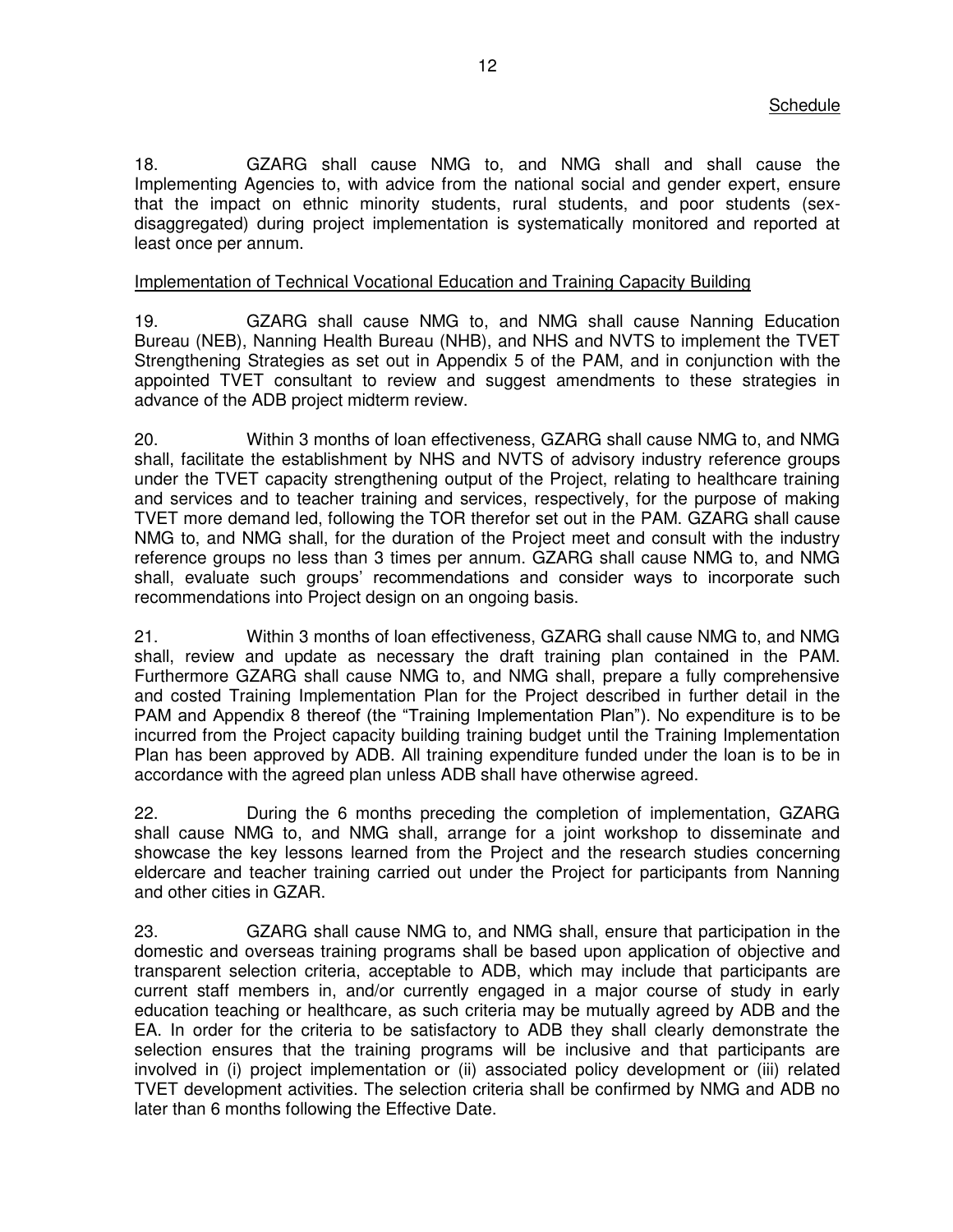24. GZARG shall cause NMG to, and NMG shall, cause NEB and NHB to ensure five-year plans for the TVET components for each project TVET institution are prepared within 3 months of loan effectiveness, and to prepare more detailed annual plans for the duration of the implementation period. These plans are to include all relevant activities contained in the TVET Strengthening Strategies as set out in Appendix 5 of the PAM.

25. GZARG shall cause NMG to, and NMG will, facilitate the establishment of task-orientated working groups in both institutions, including (i) a working group for curriculum development, and (ii) a working group for teacher and nurse training. GZARG shall cause NMG to, and NMG, through NEB and NHB, as appropriate, shall, decide appropriate membership and leadership arrangements and draw up the TOR for each working group within 3 months of loan effectiveness.

26. GZARG shall cause NMG to, and NMG, with the support of the TVET capacity building consultant, shall, undertake two studies as further detailed in the PAM to inform TVET policy development and improved practices, being: (i) solutions for improving elderly care availability in a rapidly aging society and countermeasure studies – a case study in Nanning City; and (ii) a study on objectives and methods for pre-service training and on-thejob training for teachers – a case study in NVTS.

27. GZARG shall cause NMG to, and NMG shall, ensure that all relevant agencies and institutions will prepare and implement dissemination strategies with the assistance of the Project TVET consultant, and will subsequently disseminate project related materials, including (i) new curricula materials; (ii) teacher training materials; (iii) teaching guides, and (iv) lessons learned from pilot activities, all with a view to ensuring the sharing of Project impacts and products with Nanning institutions beyond NHS and NVTS.

## Labor Standards

28. GZARG shall cause NMG to, and NMG shall and shall cause the Implementing Agencies to, ensure that Works contracts include provisions to require the contractors to (a) not discriminate against people seeking work on the basis of age, provided they are capable of doing the work; (b) provide equal pay for equal work, regardless of gender or ethnicity; (c) advertise labor requirements for vacant positions in a timely manner prior to recruitment, in venues and languages that can reasonably be expected to be seen by interested men and women, regardless of age or ethnicity; (d) provide non-temporary workers (i.e., those employed for over a month) with a written contract; (e) provide the timely payment of wages; (f) use local low skilled labor, as applicable; (g) comply with core labor standards and the applicable labor laws and regulations, including stipulations related to employment, e.g., health, safety, welfare and the workers' rights, and anti-trafficking laws; and (h) not employ child labor.

29. GZARG shall cause NMG to, and NMG shall, cause the Implementing Agencies to ensure that the Work contractors maintain records of labor employment, including the name, ethnicity, age, gender, domicile, working time, and the payment of wages and ensure that the records are included in summary form in the PPMS. In order to ensure prospective contractors are informed in advance, the requirements of this clause are to be clearly specified in all relevant bidding documents.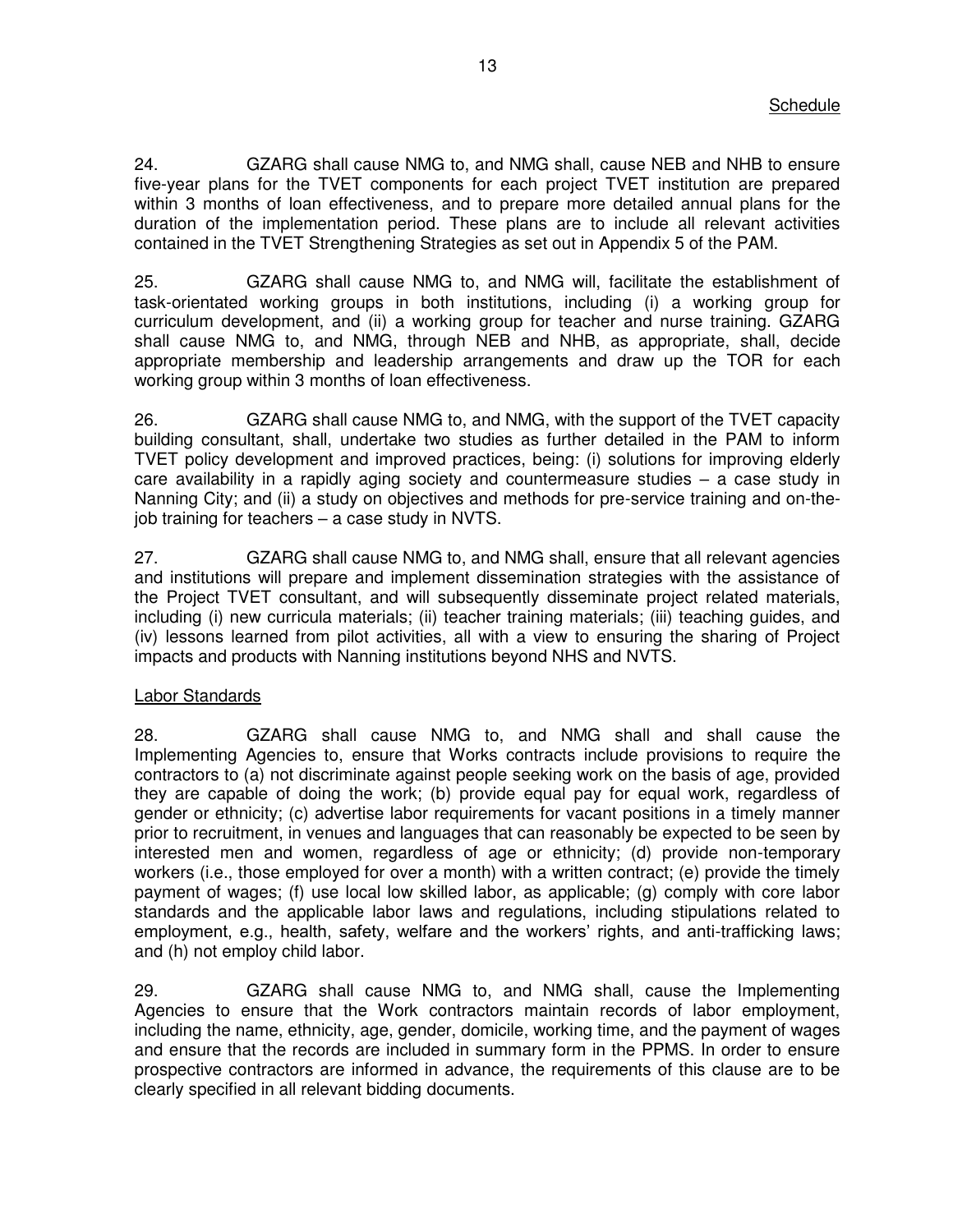## Health Risks

30. In coordination with the local health bureaus, GZARG shall cause NMG to, and NMG shall, and shall cause the Implementing Agencies to ensure that (a) training for construction workers on HIV/AIDS prevention and control methods is carried out; (b) the Works contractors disseminate information and conduct awareness training on the risks and prevention measures of HIV/AIDS and other communicable diseases to their employees during Project implementation; (c) measures to prevent other communicable diseases are implemented, within the construction sites, as specified in the EMP; including (i) taking due care to ensure that solid and liquid wastes are appropriately disposed of in and around construction sites, or sites where the company might house employees; (ii) holding a public meeting in each area prior to commencing construction to discuss issues associated with ensuring the safety of children in the vicinity of the construction site; and (iii) observing local customs concerning acceptable behavior toward the local population; and (d) the requirements of subclauses (b) and (c) are included in the Works contracts, and monitored and reported quarterly to ADB through NMG and GZARG.

## Poverty Reduction

31. GZARG and NMG shall ensure, and NMG shall cause the Implementing Agencies to ensure, that the contractors involved in the Project implementation maximize the employment of local poor people, including ethnic minorities, who meet the job and efficiency requirements for construction and maintenance of the Project facilities. Such workers shall be provided with adequate on-the-job training.

## Design and Construction Quality and Management

32. GZARG shall cause NMG to, and NMG shall and shall cause the Implementing Agencies to, ensure that (a) all Project facilities are designed and constructed in accordance with national engineering norms and technical standards and specifications of the Borrower, and (b) all construction supervision, quality control, contract management for the Project shall be carried out in accordance with national standards.

## Good Governance and Anticorruption

33. GZARG shall cause NMG to, and NMG shall, and shall cause the Implementing Agencies to, (i) comply with ADB's Anticorruption Policy (1998, as amended to date) and acknowledge that ADB reserves the right to investigate directly, or through its agents, any alleged corrupt, fraudulent, collusive or coercive practice relating to the Project; and (ii) cooperate with any such investigation and extend all necessary assistance for satisfactory completion of such investigation.

34. GZARG shall cause NMG to, and NMG shall and shall cause the Implementing Agencies to, ensure that the anticorruption provisions acceptable to ADB are included in all bidding documents and contracts, including provisions specifying the right of ADB to audit and examine the records and accounts of all contractors, suppliers, consultants, and other service providers as they relate to the Project.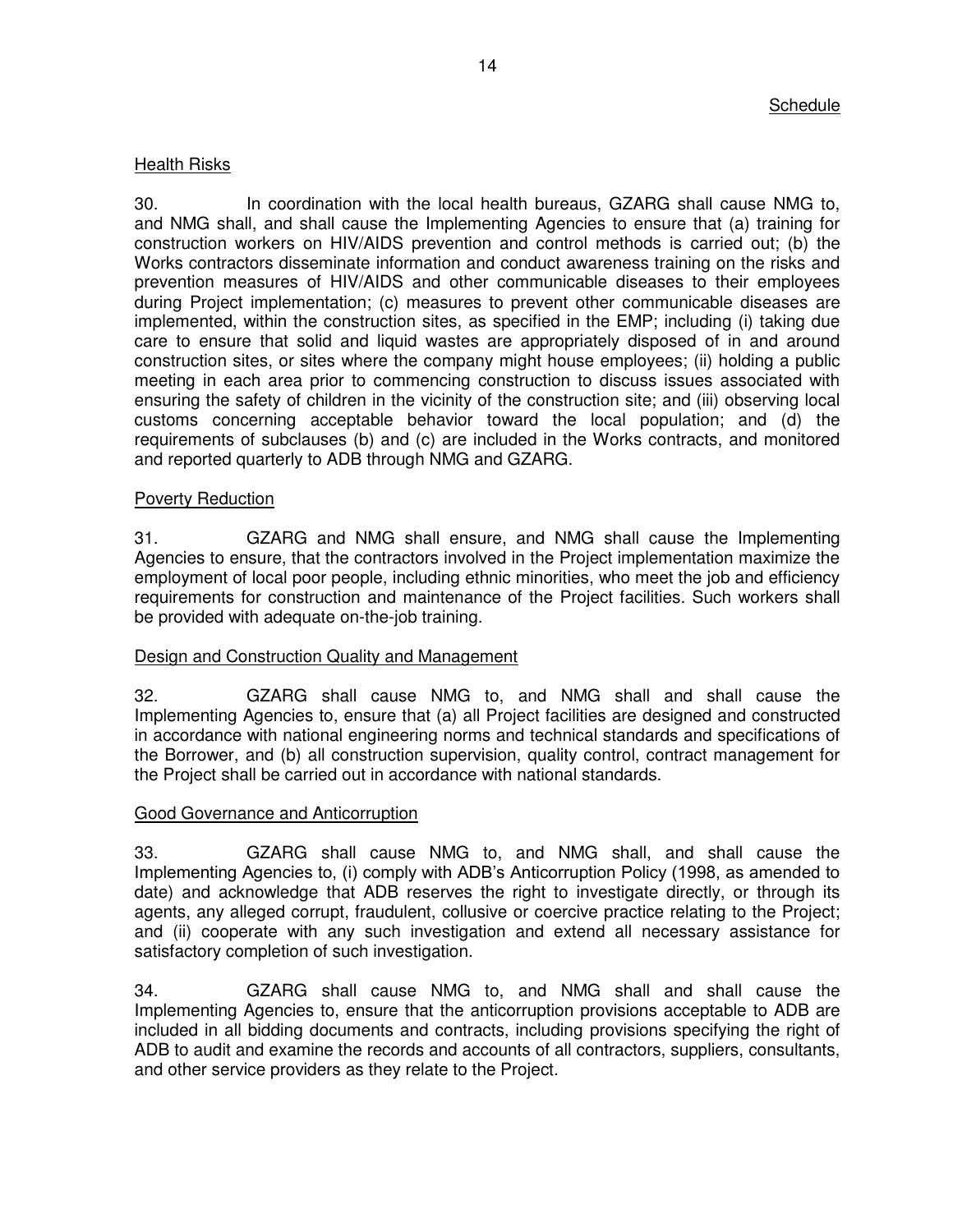35. GZARG shall cause NMG to, and NMG shall, cause the Implementing Agencies to undertake the following anticorruption actions: (i) involving full-time officials from the supervision bureau of NMG in the bidding, award, and implementation of contracts funded under the Project; (ii) introducing a dual-signing system, in which the contract winner signs an anticorruption contract with the employer when they sign and execute the contract; and (iii) periodically inspecting the contractors' Project-related payments.

36. In furtherance of the principles of transparency, participation, accountability, and zero-tolerance for corruption, GZARG shall cause NMG to, and NMG shall disclose information on its government website that describes the Project in order to provide the public with information on the Project and its progress including setting out (i) the procurement plan and tracking of procurement contract awards; and (ii) relevant laws and regulations.

## Grievance and Redress Mechanism

37. GZARG and NMG shall ensure that within 60 days following the Effective Date, a safeguards grievance redress mechanism acceptable to ADB is established in accordance with the provisions of the EMP and the PAM to consider safeguards complaints. GZARG shall cause NMG to, and NMG shall, ensure that within 60 days following the Effective Date, a further comprehensive grievance redress mechanism (GRM), acceptable to ADB, is established to consider complaints on misuse of funds and other non-safeguards irregularities. The grievance redress mechanism shall function to (i) review and document eligible non-safeguards complaints of Project stakeholders; (ii) proactively address grievances; (iii) provide the complainants with notice of the chosen mechanism/action; and (iv) prepare periodic reports to summarize (a) the number of complaints received and resolved, (b) chosen actions, and (c) final outcomes of the grievances and make these reports available to ADB upon request.

## Project Performance Monitoring

38. During Project implementation, GZARG shall cause NMG to, and NMG shall and shall cause each Implementing Agency to, develop, in consultation with ADB, a PPMS including baseline performance monitoring, systematic Project performance monitoring, benefits monitoring, and evaluation of each subcomponent. GZARG shall cause NMG to, and NMG shall or shall cause the Implementing Agencies to, carry out surveys (i) at the start of Project implementation to establish required PPMS baseline data, and (ii) not later than 6 months after Project completion, to evaluate the Project benefits. Data to be compiled and analyzed for the purpose of performance monitoring and evaluation shall be in a format compatible with the PPMS as developed in consultation with ADB.

## Financial Reporting of XIDC

39. GZARG shall cause NMG to, and NMG shall and shall cause XIDC to, establish and maintain sound financial management systems in accordance with ADB's Financial Management and Analysis of Projects, including the establishment of separate project accounts and the maintenance of minimum balances to ensure smooth cash flow and the timely settlement of project construction liabilities.